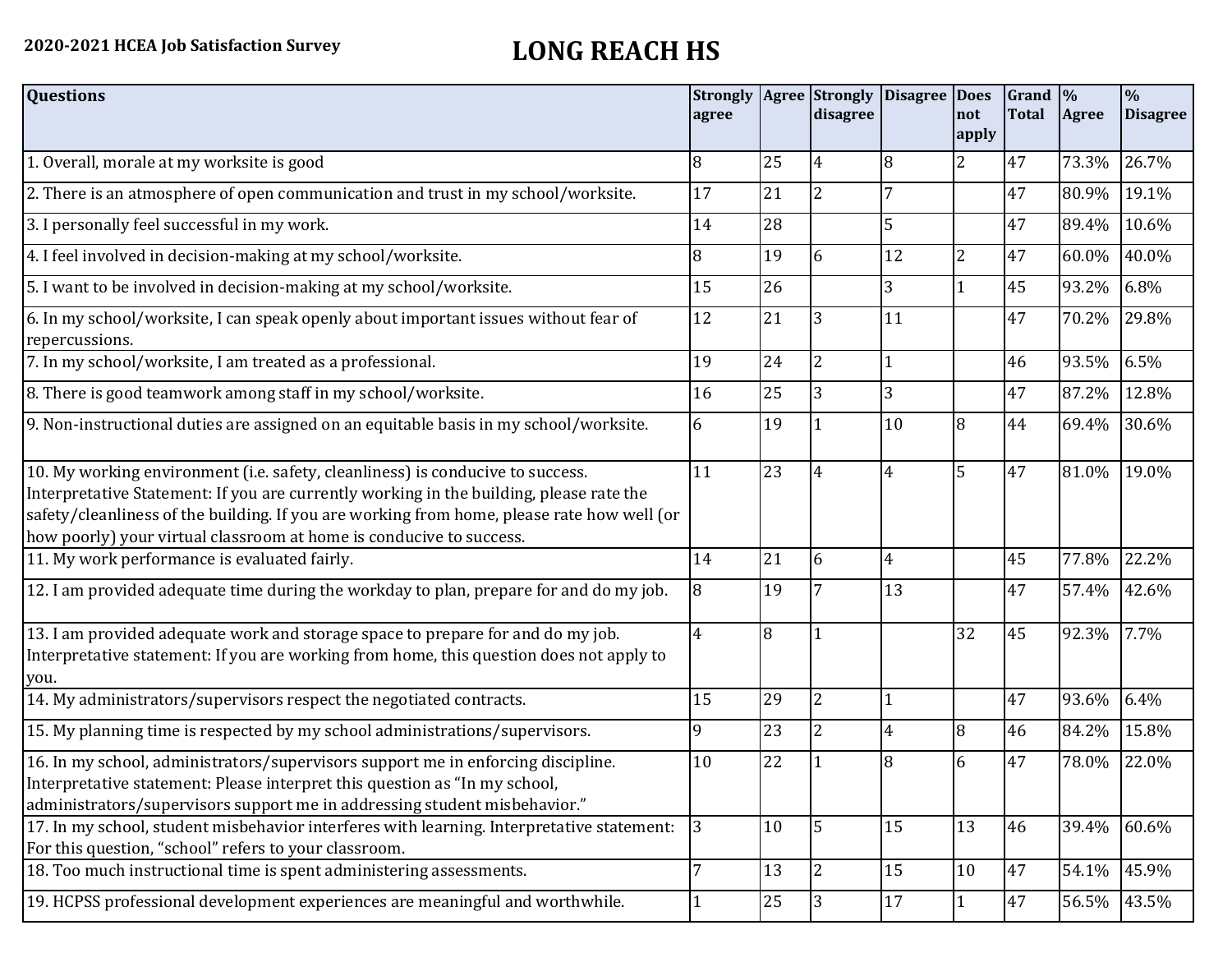| 20. Increased workload has contributed to a decline in my morale.                                                                                          | 15                   | 14     | $\overline{4}$ | 11             | $\overline{3}$ | 47 | 65.9% | 34.1% |
|------------------------------------------------------------------------------------------------------------------------------------------------------------|----------------------|--------|----------------|----------------|----------------|----|-------|-------|
| 21. I am paid fairly.                                                                                                                                      | 4                    | 19     | 9              | 14             |                | 46 | 50.0% | 50.0% |
| 22. I have confidence in the leadership exhibited by the HCPSS Superintendent.                                                                             | 6                    | 22     | 5              | 12             |                | 45 | 62.2% | 37.8% |
| 23. I have confidence in the leadership exhibited by the Howard County Board of<br>Education.                                                              |                      | 16     | 4              | 23             |                | 44 | 38.6% | 61.4% |
| 24. I have confidence in the leadership exhibited by the Howard County Education<br>Association (HCEA).                                                    | 20                   | 21     | 2              | 3              |                | 46 | 89.1% | 10.9% |
| 25. I feel that HCPSS offers me the possibility of advancing professionally in the field of<br>education.                                                  | 12                   | 12     | 5              | 11             | 6              | 46 | 60.0% | 40.0% |
| 26. In my position, I receive appropriate and adequate support and training.                                                                               | 6                    | 27     | $\overline{2}$ | 11             | $\mathbf{1}$   | 47 | 71.7% | 28.3% |
| 27. During this current school year, I have experienced harassing behavior from<br>colleagues.                                                             |                      | 3      | 30             | 10             | 3              | 46 | 7.0%  | 93.0% |
| 28. During this current school year, I have experienced harassing behavior from<br>administrators/supervisors.                                             |                      |        | 30             | 14             | $\overline{2}$ | 47 | 2.2%  | 97.8% |
| 29. During this current school year, I have experienced harassing behavior from parents.                                                                   |                      | 5      | 20             | 19             | 3              | 47 | 11.4% | 88.6% |
| 30. At my school I spend most of my PIP time on non-instructional activities.                                                                              | 6                    | 11     | $\overline{2}$ | 10             | 17             | 46 | 58.6% | 41.4% |
| 31. At my school our administrator includes time during PIP for teacher-initiated<br>collaboration.                                                        |                      | 12     | 2              | 13             | 13             | 47 | 55.9% | 44.1% |
| 32. In my school, I spend too much time in meetings.                                                                                                       | 4                    | 21     | 5              | 13             | $\overline{4}$ | 47 | 58.1% | 41.9% |
| 33. In my school, there is adequate support for special education students.                                                                                | 6                    | 20     | $\overline{4}$ | 11             | 6              | 47 | 63.4% | 36.6% |
| 34. My administrator/supervisor provides people working from home with flexibility in<br>their workday.                                                    | 18                   | 20     | $\overline{4}$ | $\overline{4}$ | $\mathbf{1}$   | 47 | 82.6% | 17.4% |
| 35. My administrator/supervisor has reasonable expectations of workload for staff while<br>in virtual learning.                                            | 16                   | 22     | 3              | 5              | $\mathbf{1}$   | 47 | 82.6% | 17.4% |
| 36. Students have adequate technology and tools (hardware/software/connectivity) to<br>participate in virtual learning.                                    | 6                    | 24     | 3              | 14             |                | 47 | 63.8% | 36.2% |
| 37. Staff have adequate technology hardware (e.g. computers, document cameras, other<br>technology hardware) to meet the requirements of virtual learning. | 6                    | 29     | 3              | 9              |                | 47 | 74.5% | 25.5% |
| 38. HCPSS has provided the software I need to do my job and collaborate with colleagues.                                                                   | 11                   | 26     |                | $\overline{7}$ | $\overline{2}$ | 47 | 82.2% | 17.8% |
| 39. The software and online services provided by HCPSS to do my job are difficult and/or<br>time-consuming to use.                                         | $\vert$ <sub>5</sub> | 17     | 6              | 17             | $\overline{2}$ | 47 | 48.9% | 51.1% |
| 40. In my class, I feel that students are engaged in virtual learning                                                                                      | 1                    | $17\,$ | $\overline{4}$ | 17             | 8              | 47 | 46.2% | 53.8% |